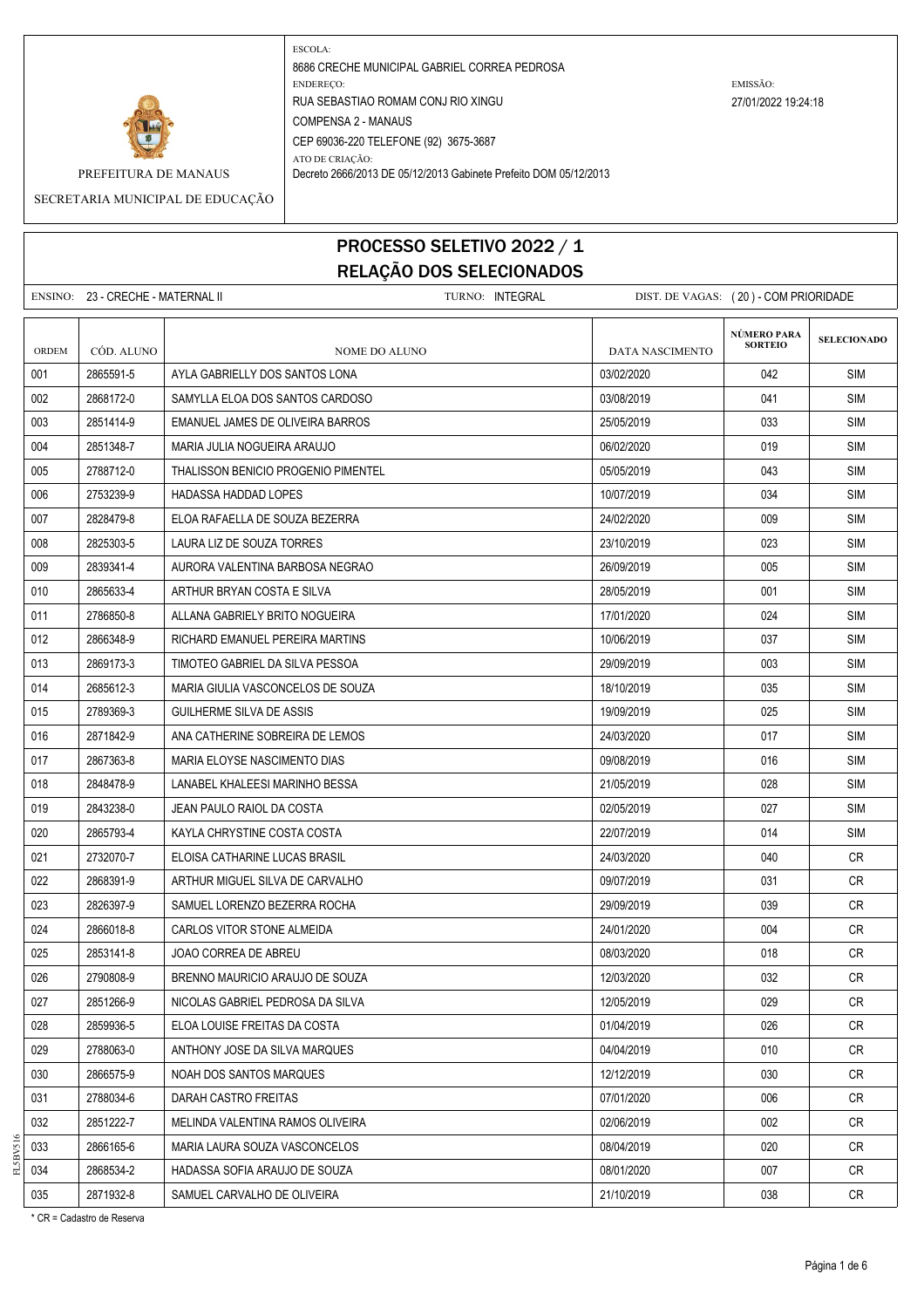

PREFEITURA DE MANAUS Decreto 2666/2013 DE 05/12/2013 Gabinete Prefeito DOM 05/12/2013

SECRETARIA MUNICIPAL DE EDUCAÇÃO

# PROCESSO SELETIVO 2022 / 1 RELAÇÃO DOS SELECIONADOS

|       | ENSINO: 23 - CRECHE - MATERNAL II |                                    | TURNO: INTEGRAL |                 | DIST. DE VAGAS: (20) - COM PRIORIDADE |                    |
|-------|-----------------------------------|------------------------------------|-----------------|-----------------|---------------------------------------|--------------------|
| ORDEM | CÓD. ALUNO                        | NOME DO ALUNO                      |                 | DATA NASCIMENTO | NÚMERO PARA<br><b>SORTEIO</b>         | <b>SELECIONADO</b> |
| 036   | 2703850-5                         | ELIZABETH KAREN PEREIRA BRITO      |                 | 16/04/2019      | 036                                   | CR                 |
| 037   | 2789536-0                         | HELOISA MANUELLY LEMOS DE OLIVEIRA |                 | 22/09/2019      | 008                                   | ${\sf CR}$         |
| 038   | 2787170-3                         | AYLA RAFAELA DO NASCIMENTO MILOME  |                 | 28/05/2019      | 011                                   | ${\sf CR}$         |
| 039   | 2831100-0                         | ESMAEL LEMOS DA SILVA              |                 | 11/06/2019      | 012                                   | ${\sf CR}$         |
| 040   | 2865033-6                         | ARTHUR DOS SANTOS BATISTA          |                 | 29/11/2019      | 013                                   | ${\sf CR}$         |
| 041   | 2855671-2                         | KEYSSON ARAUJO DE SOUZA            |                 | 23/07/2019      | 015                                   | CR                 |
| 042   | 2869895-9                         | JEFFERSON GABRIEL RODRIGUES VIEIRA |                 | 30/08/2019      | 021                                   | CR                 |
| 043   | 2864909-5                         | JOAO PEDRO DA SILVA GOMES          |                 | 06/07/2019      | 022                                   | ${\sf CR}$         |
|       |                                   |                                    |                 |                 |                                       |                    |
|       |                                   |                                    |                 |                 |                                       |                    |
|       |                                   |                                    |                 |                 |                                       |                    |
|       |                                   |                                    |                 |                 |                                       |                    |
|       |                                   |                                    |                 |                 |                                       |                    |
|       |                                   |                                    |                 |                 |                                       |                    |
|       |                                   |                                    |                 |                 |                                       |                    |
|       |                                   |                                    |                 |                 |                                       |                    |
|       |                                   |                                    |                 |                 |                                       |                    |
|       |                                   |                                    |                 |                 |                                       |                    |
|       |                                   |                                    |                 |                 |                                       |                    |
|       |                                   |                                    |                 |                 |                                       |                    |
|       |                                   |                                    |                 |                 |                                       |                    |
|       |                                   |                                    |                 |                 |                                       |                    |
|       |                                   |                                    |                 |                 |                                       |                    |
|       |                                   |                                    |                 |                 |                                       |                    |
|       |                                   |                                    |                 |                 |                                       |                    |
|       |                                   |                                    |                 |                 |                                       |                    |
|       |                                   |                                    |                 |                 |                                       |                    |
|       |                                   |                                    |                 |                 |                                       |                    |
|       |                                   |                                    |                 |                 |                                       |                    |
|       |                                   |                                    |                 |                 |                                       |                    |
|       |                                   |                                    |                 |                 |                                       |                    |
|       |                                   |                                    |                 |                 |                                       |                    |
|       |                                   |                                    |                 |                 |                                       |                    |
|       |                                   |                                    |                 |                 |                                       |                    |
|       |                                   |                                    |                 |                 |                                       |                    |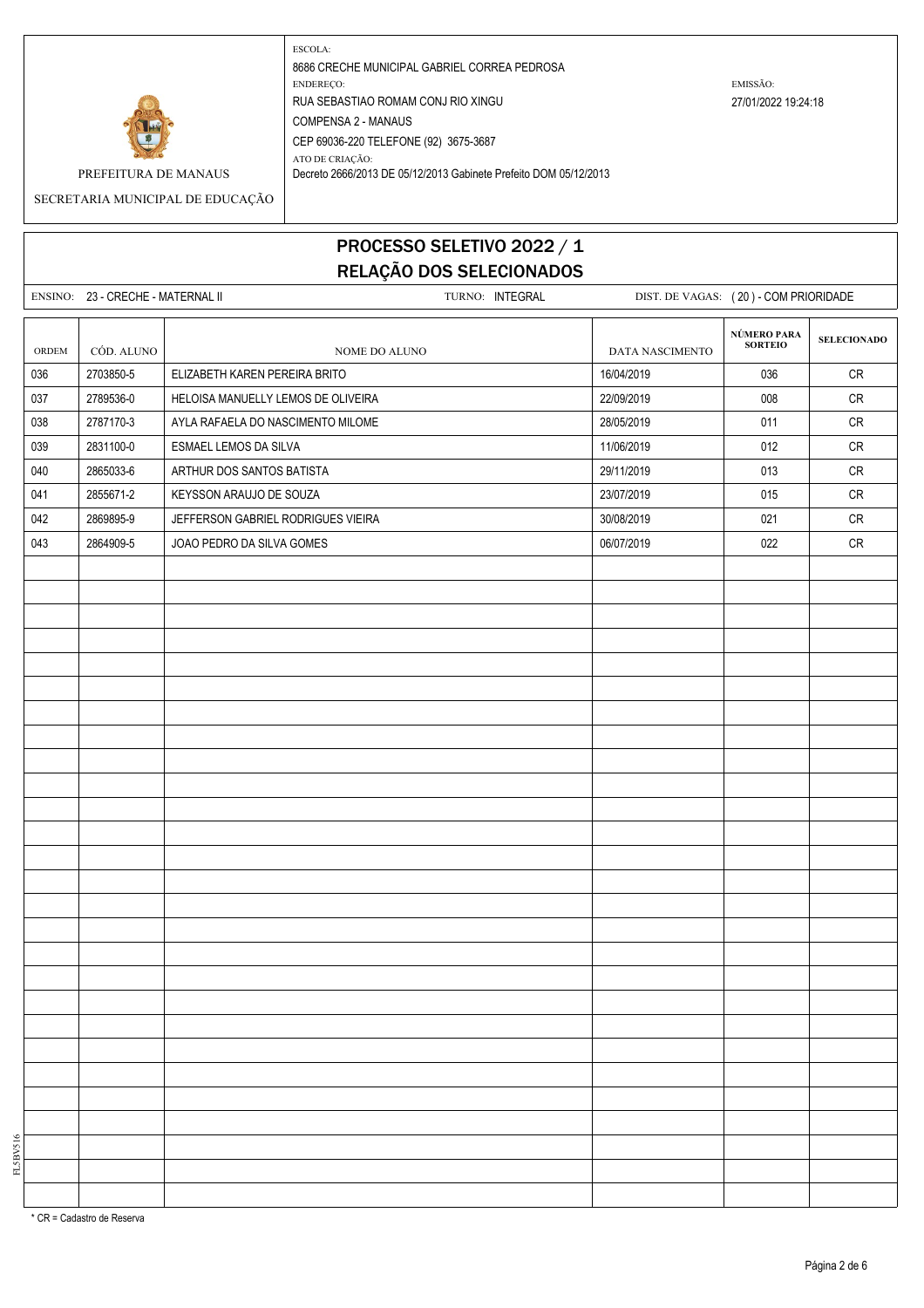

PREFEITURA DE MANAUS | Decreto 2666/2013 DE 05/12/2013 Gabinete Prefeito DOM 05/12/2013

SECRETARIA MUNICIPAL DE EDUCAÇÃO

### PROCESSO SELETIVO 2022 / 1 RELAÇÃO DOS SELECIONADOS

ENSINO: 23 - CRECHE - MATERNAL II TURNO: INTEGRAL DIST. DE VAGAS: ( 14 ) - SEM PRIORIDADE **SELECIONADO** ORDEM CÓD. ALUNO **NOME DO ALUNO** NOME DO ALUNO DATA NASCIMENTO 001 2872483-6 MIGUEL BERNARDO SOUSA DINIZ 02/05/2019 SIM 002 2868167-3 AURORA MANUELLY NEPONUCENA DA SILVA 14/10/2019 082 SIM 003 2846301-3 AYLA RAFAELLA BASTOS COELHO 25/07/2019 106 SIM 004 2865553-2 J.HONATAN HARUKI DA SILVA KOHATA 14/03/2020 | 14/03/2020 | 042 SIM 005 2870002-3 LEANDRO LUCAS MOREIRA GONCALVES 15/03/2020 033 SIM 006 2867591-6 JOAO FELIPE FERREIRA DE SOUZA 22/10/2019 SIM 007 2867020-5 ENZO EDUARDO MEIRELES MONTEIRO 21/08/2019 21/08/2019 21/08/2019 21/08 008 23/03/2020 | ANTONY LINCONL MARTINS LUCENA 23/03/2020 | 23/03/2020 | 23/03/2020 | 23/03 009 2865652-0 LYA VALENTINA 01/11/2019 047 SIM 010 2865378-5 HEITOR XAVIER SOUZA LIMA 26/10/2019 030 SIM 011 2813719-1 THALYTA MANUELLY BEZERRA LIMA 08/03/2020 011 SIM 012 2831192-2 OLIVIA PEREIRA RODRIGUES 07/07/2019 098 SIM 013 2870774-5 REGINALDO LIMA BRITO JUNIOR 25/05/2019 25/05/2019 111 SIM 014 2871881-0 RICARDO MIGUEL BARBOSA DOS SANTOS 29/04/2019 016 SIM 015 2864460-3 JOAO VITOR NASCIMENTO DE OLIVEIRA 30/10/2019 30/10/2019 143 CR 016 2788724-3 EMANUELLY SERRAO FREITAS DE OLIVEIRA DE REITAS DE OLIVEIRA DE SONTE A CONSTRUIT DE CRETA DE CRE 017 2820169-8 ANDRE PRATA DA SILVA 23/04/2019 23/04/2019 23/04/2019 23/04/2019 018 2786380-8 DANILO SERRAO DE OLIVEIRA 14/07/2019 | 14/07/2019 | 038 | CR 019 2865595-8 HAVILA ISADORA LIMA MENEZES 27/07/2019 27/07/2019 2865595-8 CR 020 2867909-1 MANUEL JUNIOR OLIVEIRA REZZUTO 01/07/2019 034 CR 021 2870308-1 ANA ALICE RODRIGUES BATISTA 2007 2019 20/07/2019 20/07/2019 012 CR 022 2789272-7 ARTHUR FELIPE PICANCO FERREIRA 12000000 12/10/2019 12/10/2019 006 CR 023 2869772-3 ELOISE BARBOSA BARROS 08/04/2019 CR 024 2838395-8 LAURA OLIVEIRA DA SILVA SENA 02/08/2019 018 CR 025 2842402-6 HENRIQUE DOS SANTOS PINTO NEWSLEY AND RELATED A LONG 10/03/2020 NEWSLEY D85 CR 026 2869617-4 MARIA VALENTINA DE SOUZA MONTEIRO 07/10/2019 075 CR 027 2848260-3 MANUELA DIAS SOARES 02/01/2020 110 CR 028 2854667-9 EMILY RAISSA MACHADO DIAS 05/05/2019 088 CR 029 2868278-5 MAURICIO RAFAEL DA COSTA FRANCA 11/01/2020 11/01/2020 077 CR 030 2865755-1 | AGATHA YASMIN TORRES COLARES 25/03/2020 | 25/03/2020 | 25/03/2020 | 25/03/2020 | CR 031 2856509-6 MAIKEN LOUIS OLIVEIRA DE SALES 01/05/2019 CR 032 2786511-8 LAURA DA SILVA SOUZA 01/06/2019 031 CR 033 2823101-5 MARIA ANGELINA LOPES BATISTA 27/03/2020 CR 034 2867182-1 DANILO RYAN GOMES SOUZA 14/10/2019 | 14/10/2019 | 050 | CR 035 2825620-4 FERNANDA ALISSA SARRAZIN LEAL 05/10/2019 023 CR **NÚMERO PARA SORTEIO**

\* CR = Cadastro de Reserva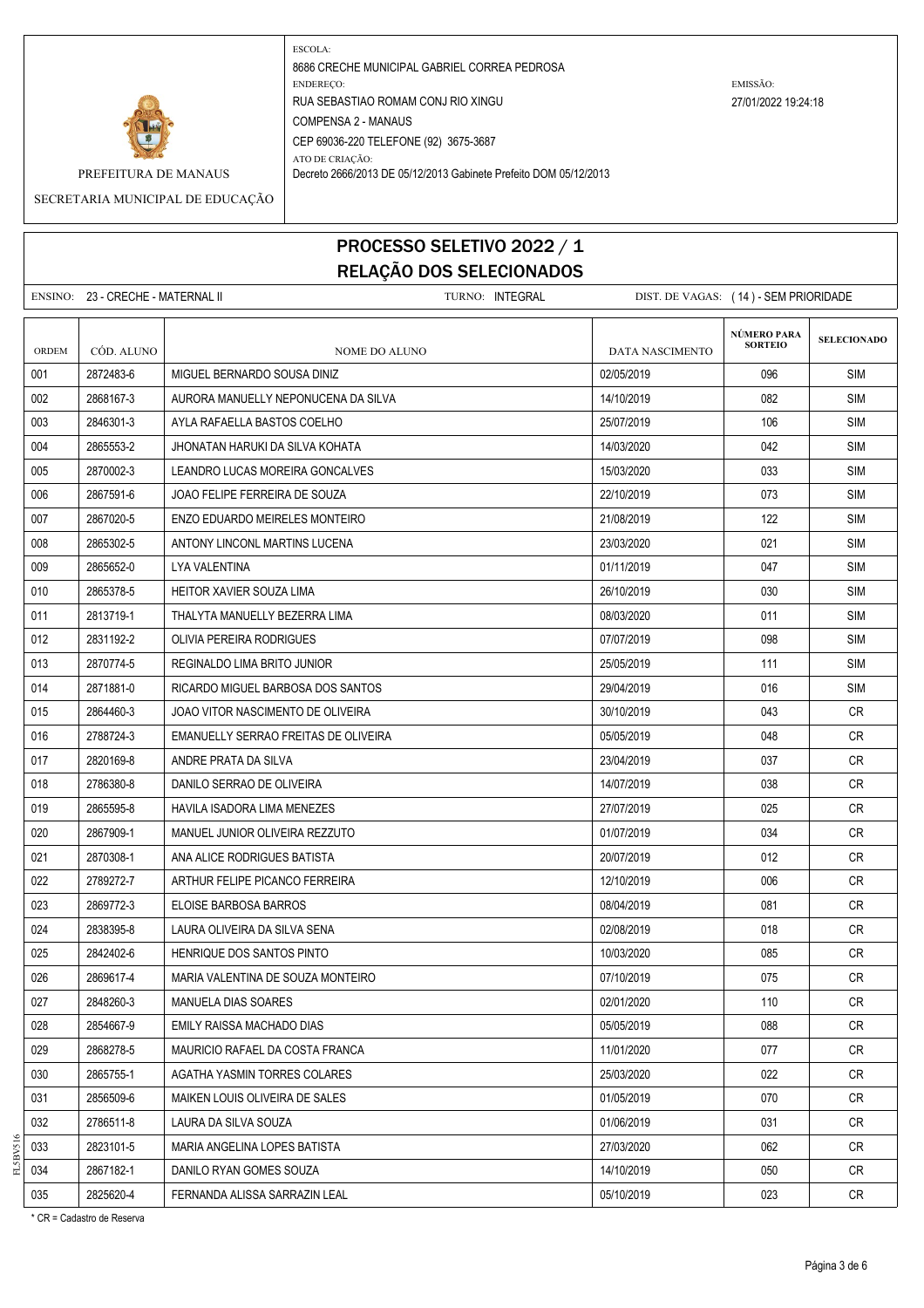

PREFEITURA DE MANAUS | Decreto 2666/2013 DE 05/12/2013 Gabinete Prefeito DOM 05/12/2013

SECRETARIA MUNICIPAL DE EDUCAÇÃO

### PROCESSO SELETIVO 2022 / 1 RELAÇÃO DOS SELECIONADOS

ENSINO: 23 - CRECHE - MATERNAL II TURNO: INTEGRAL DIST. DE VAGAS: ( 14 ) - SEM PRIORIDADE **SELECIONADO** ORDEM CÓD. ALUNO **NOME DO ALUNO** NOME DO ALUNO DATA NASCIMENTO 036 2873243-0 HELENA SOUZA DOS REIS 20/01/2020 040 CR 037 2869466-0 SOPHIE ELIZABETH CORREA DE LIMA 19/03/2020 19/03/2020 010 CR 038 2865486-2 JULIA BEATRIZ MARQUES NASCIMENTO 07/11/2019 CR 039 2814910-6 GAEL RAMOS BONFIM 30/01/2020 024 CR 040 2865533-8 MARIA HELLENA DE MATOS BACA 31/03/2020 071 CR 041 2849166-1 JOHN ARTHUR DE OLIVEIRA VIEIRA 28/03/2020 200 28/03/2020 200 28/03/2020 042 2825889-4 DIEGO LUCAS ARAUJO NASCIMENTO DA SILVA 05/07/2019 026 CR 043 2867348-4 JOSUE JHONATAN AMORIM TORRES 09/07/2019 101 CR 044 2867392-1 GABRIELA DE LUNAS DOS REIS 17/05/2019 17/05/2019 19:00 019 CR 045 2819538-8 BENICIO GUILHERME POLICARPE DA SILVA 30/07/2019 30/07/2019 2019 049 CR 046 2786413-8 LOGAN HIDEKI LIMA CARIHUASARI 22/10/2019 055 CR 047 2817052-0 MARIA MANUELA ALBUQUERQUE RAMOS 22/03/2020 074 CR 048 2785969-0 ROBERT ASAPH DA CRUZ MORAES 08/07/2019 CR 049 2790373-7 YASMIN GISELE ARAUJO DE SOUZA 19/05/2019 19/05/2019 19/05/2019 017 CR 050 2866091-9 IVNA NUNES BENEVIDES 2001/2020 23/01/2020 99 OR 051 2843951-1 ANTHONY BENICIO DA SILVA MORAES 08/05/2019 027 CR 052 2865427-7 THEO MELO DE MENEZES 28/08/2019 28/08/2019 28/08/2019 13 CR 053 2870202-6 JASMIM ELOA BARROS MENEZES 19/02/2020 CR 054 2865685-7 MELISSA GABRIELA SALGADO TOMAZ 11/05/2019 093 CR 055 2865809-4 JOAO MIGUEL MIRANDA DA SILVA 21/10/2019 CR 056 2814643-3 JOAO MIGUEL BRITO DE SENA 28/06/2019 28/06/2019 135 CR 057 2867997-0 MIGUEL CALEBE MOTA PIMENTEL 27/06/2019 27/06/2019 2010 097 CR 058 2874445-4 BRYAN LORENZO DA SILVA FERREIRA 02/01/2020 015 CR 059 2865329-7 ALLAN VINICIUS COLARES DA SILVA DE SENA 14/12/2019 14/12/2019 132 CR 060 2866058-7 ANTHONY GAEL OLIVEIRA VINHOTE 25/09/2019 CR 061 2835294-7 LORENZO BENICIO DE SOUZA GONZAGA 17/10/2019 CR 062 2870652-8 ALYCIA SOUSA LIMA 03/01/2020 094 CR 063 2775734-0 ANTONY BENJAMIM NAPOLES DOS SANTOS 18/12/2019 CR 064 2744158-0 KALEL DERRADIGUE MIRANDA FLORES 1999 - 14/12/2019 14/12/2019 005 CR 065 2865483-8 GUSTAVO KAUA DE OLIVEIRA SILVA 19/11/2019 CR 066 2835481-8 MARYA ELOA PROCOPIO RODRIGUES 26/03/2020 CR 067 2818068-2 ESTHER SCARLETT CRUZ ROCHA DE ARAUJO 1 16/08/2019 CR 068 2803707-3 DAVI REGIS LEMOS TAVARES 1000-1000 1000-12019 10/04/2019 078 CR 069 2847000-1 MAITE CAMPOS RODRIGUES 27/06/2019 27/06/2019 27/06/2019 056 CR 070 2824047-2 DEBORA CECILIA DOS SANTOS NOGUEIRA 03/03/2020 079 CR **NÚMERO PARA SORTEIO**

\* CR = Cadastro de Reserva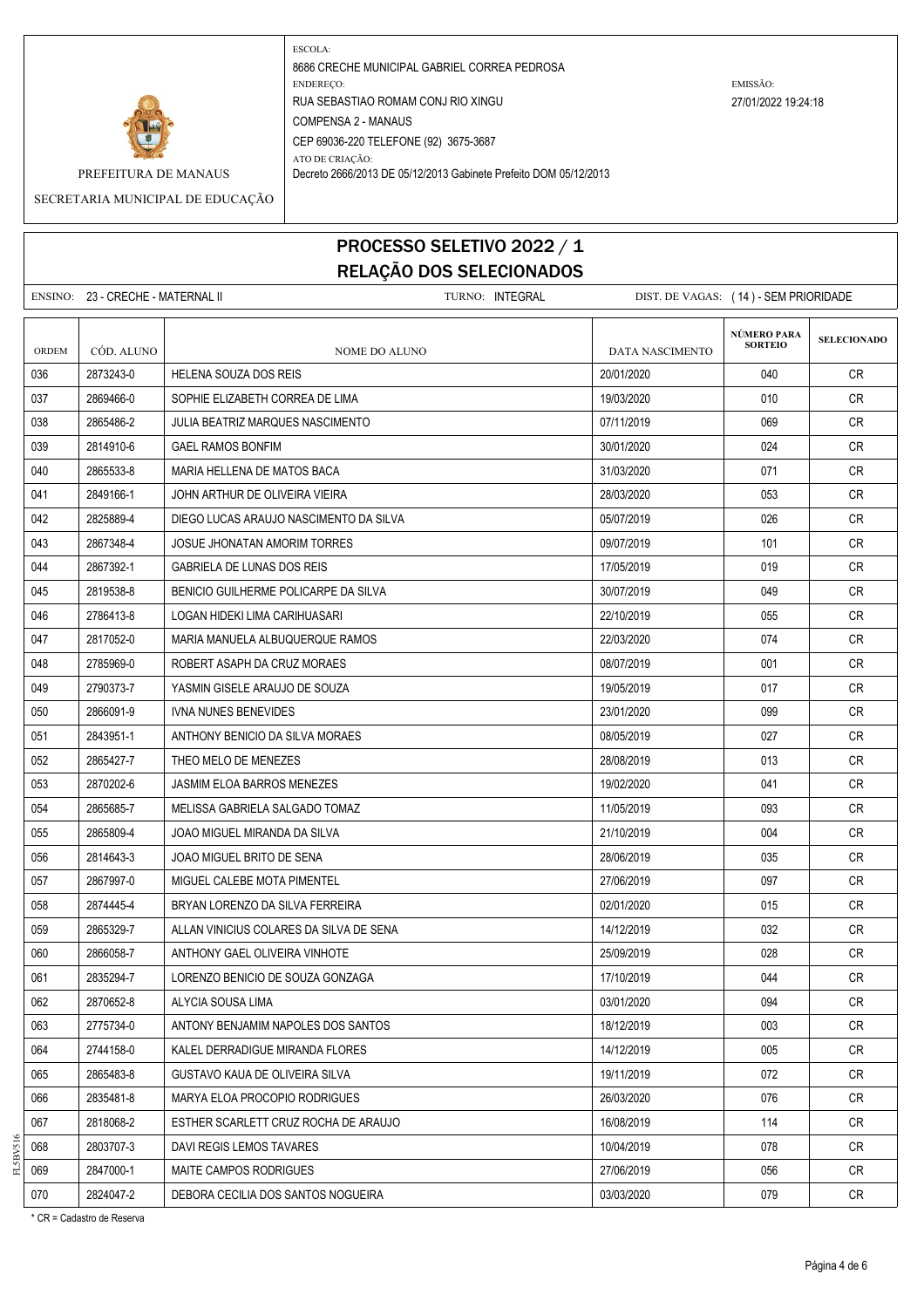

PREFEITURA DE MANAUS | Decreto 2666/2013 DE 05/12/2013 Gabinete Prefeito DOM 05/12/2013

SECRETARIA MUNICIPAL DE EDUCAÇÃO

### PROCESSO SELETIVO 2022 / 1 RELAÇÃO DOS SELECIONADOS

ENSINO: 23 - CRECHE - MATERNAL II TURNO: INTEGRAL DIST. DE VAGAS: ( 14 ) - SEM PRIORIDADE **SELECIONADO** ORDEM CÓD. ALUNO **NOME DO ALUNO** NOME DO ALUNO DATA NASCIMENTO 071 2870040-6 ELOAH MELLYNDA DUARTE CRUZ 07/11/2019 CR 072 2796541-4 ISABELLE COSTA FIGUEIREDO 12/04/2019 007 CR 073 2856922-9 ELISA VITORIA DOS SANTOS MAGALHAES PIMENTEL CHE CONTENTING OS/05/2019 CR CRETA DO CRETA CRETA CR 074 2787402-8 ANA JULIA MACEDO DE CARVALHO 14/07/2019 14/07/2019 14/07/2019 020 CR 075 2707272-0 DAVI EMANUELL DOS SANTOS ARAILIO 29/07/2019 29/07/2019 115 CR 076 2868940-2 BRENDON ASAFE SANTOS SILVEIRA 17/10/2019 | 061 | CR 077 2868161-4 ANA CLARA RODRIGUES DE OLIVEIRA 15/05/2019 15/05/2019 15/05/2019 057 CR 078 2814781-2 JULIA CRISTINA ALVES BENTES 05/10/2019 036 CR 079 2865250-9 DAVIH LUCCA SOUZA GATO 08/07/2019 CR 080 2869175-0 EZEQUIEL LEVI MARQUES RODRIGUES 14/12/2019 083 CR 081 2786477-4 ANA LARA MORAES DE SOUZA 24/01/2020 2000 060 CR 082 2865987-2 ARTHUR SERRAO BARROS 13/10/2019 CR 083 2735672-8 HELENA AMORIM BRASIL 07/12/2019 116 CR 084 2868531-8 ALICE DO NASCIMENTO VALENTE 24/04/2019 CR 085 2873531-5 MARIA ISABELLY SANTIAGO MAFRA 1990 1991 17/11/2019 1995 095 CR 086 2844013-7 GABRIEL DE ALMEIDA QUEIROZ 01/10/2019 CR 087 2866380-2 ARTHUR DIEGO DOS SANTOS CIDADE 21/06/2019 21/06/2019 21/06/2019 2066380-2 CR 088 2863422-5 MARIA JULIA DE SOUZA MATOS 30/04/2019 092 CR 089 2865088-3 DAVID LUIZ MENDES PANTOJA 06/08/2019 039 CR 090 2874348-2 LARA HELOYSA DA SILVA MAGALHAES 07/12/2019 045 CR 091 2869021-4 LUCCA NIKLAUS TORRES BRANCO 2009 28/07/2019 28/07/2019 28/07/2019 28/07/2019 092 2866184-2 IGOR LEVI SALINS GOMES DE OLIVEIRA 29/02/2020 29/02/2020 29/02/2020 29/02 093 2865543-5 ANTHONY BENJAMIN DOS SANTOS LIRA 08/01/2020 CR 094 2845866-4 GUSTAVO HENRIQUE MARQUES CHAVES 1600 CR 16/11/2019 16/11/2019 090 CR 095 2866784-0 ENZO GABRIEL NASCIMENTO DE ALBUQUERQUE 28/09/2019 054 CR 096 2869999-8 JULIA VALENTINA DA SILVA DABELLA 07/05/2019 091 CR 097 2866479-5 LARA DO NASCIMENTO DIAS ARAUJO 10/05/2019 102 CR 098 2855399-3 EDUARDA JHOANE ALMEIDA FERNANDES 02/06/2019 058 CR 099 2867219-4 RUY ISAAC MIRANDA LESTAO 1999 20020 19/01/2020 2008 CR 100 2870590-4 LUIS MIGUEL CASTRO MONTEIRO LIRA 06/01/2020 103 CR 101 2865867-1 ISABELLA CAVALCANTE VASCONCELOS 19/03/2020 009 CR 102 2866185-0 COSMO NATANIEL PEDROSA SANTANA 1999 COSMO NATANIEL PEDROSA SANTANA 1999 COSMO NATANIEL PEDROSA SANTANA 103 2786364-6 PEDRO NASCIMENTO DA SILVA 23/06/2019 105 CR 104 2814860-6 ISIS VALENTINA MACEDO SENA 11/07/2019 059 CR 105 2787868-6 PEROLA DE CASTILHO SANTOS 2009 18/09/2019 108 CR **NÚMERO PARA SORTEIO**

\* CR = Cadastro de Reserva